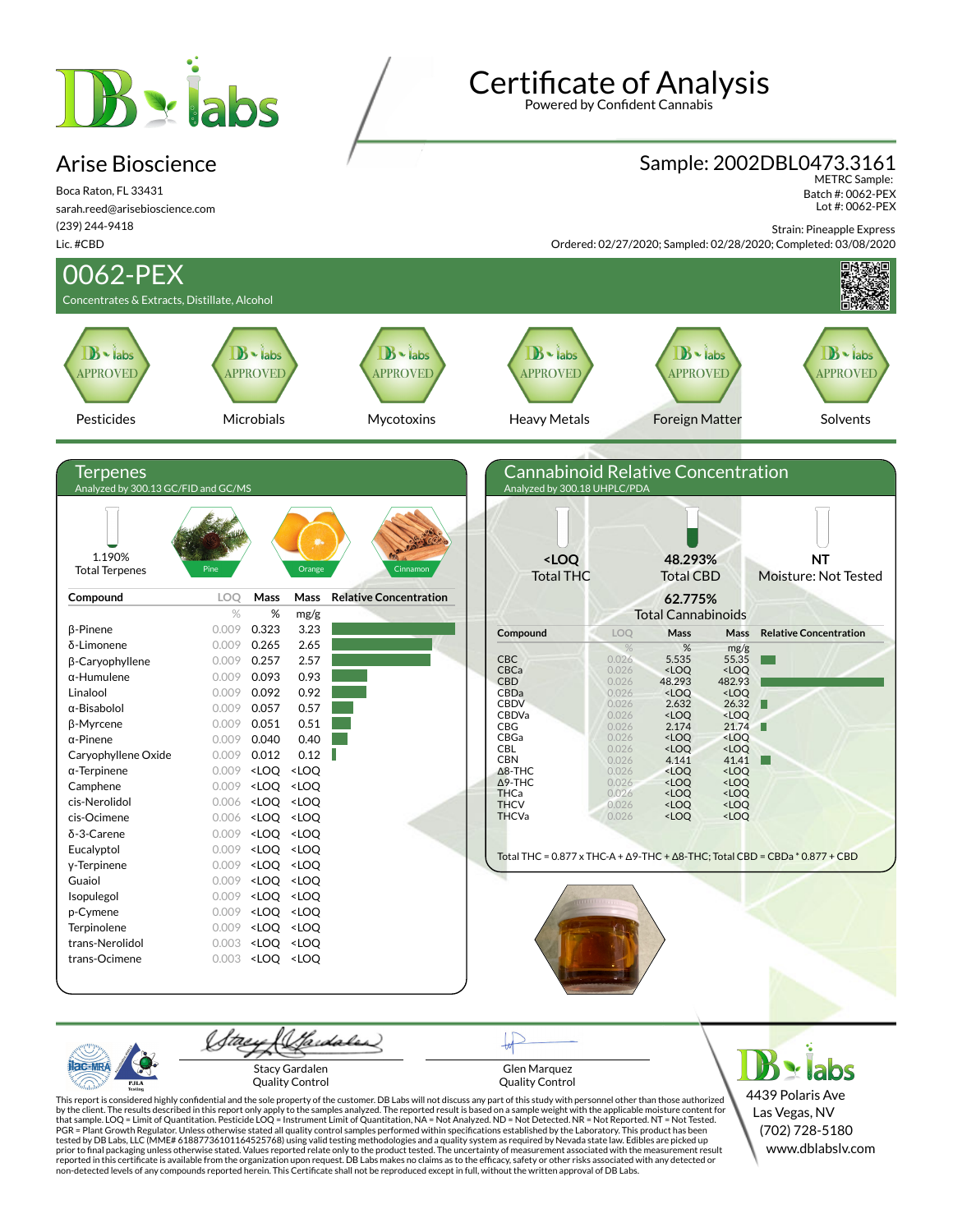

### Arise Bioscience

Boca Raton, FL 33431 sarah.reed@arisebioscience.com (239) 244-9418 Lic. #CBD

# 0062-PEX

Pesticides

**Etoxazole** 

Spirotetramat

Concentrates & Extracts, Distillate, Alcohol

PESLICIUES<br>Analyzed by 300.9 LC/MS/MS and GC/MS/MS

**Compound LOQ Limit Mass Status**

Abamectin 10 200 <LOQ Pass<br>
Acequinocyl 10 4000 <LOQ Pass Acequinocyl 10 4000 <LOQ Pass<br>Bifenazate 10 400 <LOO Pass Bifenazate 10 400 <LOO Pass Bifenthrin 10 100 <LOQ Pass Cyfluthrin 10 2000 <LOQ Pass Cypermethrin 10 1000 <LOQ Pass<br>
Daminozide 10 800 <LOO Pass

Dimethomorph 10 2000 <LOQ Pass<br>Etoxazole 10 400 <LOQ Pass

Fenhexamid 10 1000 <LOO Pass Flonicamid 10 1000 <LOO Pass Fludioxonil 10 500 <LOQ Pass<br>10 500 <LOQ Pass<br>10 500 <LOQ Pass Imidacloprid 10 500 <LOQ Pass<br>Myclobutanil 10 400 <LOQ Pass Myclobutanil 10 400 <LOQ Pass<br>Paclobutrazol 10 400 <LOO Pass Paclobutrazol 10 400 <LOO

Piperonyl Butoxide 10 3000 <LOQ Pass<br>
Pyrethrins 10 2000 <LOQ Pass Pyrethrins 2000 <LOQ Pass Quintozene 10 800 <LOQ Pass  $\begin{tabular}{lcccccc} Spinetoram & & & & & 10 & 1000 & & & & & & & \textbf{Pass} \\ Spinosad & & & & & & 10 & 1000 & & & & & \textbf{C} \textbf{Log} & & & \textbf{Pass} \\ \end{tabular}$ Spinosad 10 1000 <LOQ Pass<br>
Spirotetramat 10 1000 <LOQ Pass

Thiamethoxam 10 400 <LOO Pass Trifloxystrobin 10 1000 <LOQ Pass<br>
Plant Growth Regulators 10 50 <LOO Pass Plant Growth Regulators 10 50 <LOQ

Daminozide 10 800

PPB PPB PPB

# Certificate of Analysis

Powered by Confident Cannabis

#### Sample: 2002DBL0473.3161

METRC Sample: Batch #: 0062-PEX Lot #: 0062-PEX

Strain: Pineapple Express

Ordered: 02/27/2020; Sampled: 02/28/2020; Completed: 03/08/2020



| <b>Microbials</b><br>Analyzed by 300.1 Plating/QPCR  |                                 |                      |                                                                     | Pass          |
|------------------------------------------------------|---------------------------------|----------------------|---------------------------------------------------------------------|---------------|
| <b>Quantitative Analysis</b>                         | LOO                             | Limit                | Mass                                                                | <b>Status</b> |
| Bile-Tolerant Gram-Negative Bacteria<br>Yeast & Mold | CFU/g<br>10<br>100              | CFU/g<br>100<br>1000 | CFU/g<br><loo<br><loo< td=""><td>Pass<br/>Pass</td></loo<></loo<br> | Pass<br>Pass  |
| <b>Qualitative Analysis</b>                          | <b>Detected or Not Detected</b> |                      |                                                                     | <b>Status</b> |
| Aspergillus                                          | Not Detected                    |                      |                                                                     | Pass          |
| E. Coli                                              | Not Detected                    |                      |                                                                     | Pass          |
| Salmonella                                           | Not Detected                    |                      |                                                                     | Pass          |

| <b>Mycotoxins</b><br>Analyzed by 300.2 Elisa |     |       |                                  | Pass          |
|----------------------------------------------|-----|-------|----------------------------------|---------------|
| Mycotoxin                                    | LOO | Limit | Mass                             | <b>Status</b> |
|                                              | PPB | PPB   | <b>PPB</b>                       |               |
| <b>Aflatoxins</b>                            | 4.0 | 20.0  | <loq< td=""><td>Pass</td></loq<> | Pass          |
| Ochratoxin A                                 |     | 20.0  | 8.7                              | Pass          |

| <b>Heavy Metals</b><br>Analyzed by 300.8 ICP/MS |     |       |            | Pass          |
|-------------------------------------------------|-----|-------|------------|---------------|
| Element                                         | LOO | Limit | Mass       | <b>Status</b> |
|                                                 | PPB | PPB   | <b>PPB</b> |               |
| Arsenic                                         | 50  | 2000  | $<$ LOO    | Pass          |
| Cadmium                                         | 50  | 820   | $<$ LOO    | Pass          |
| Lead                                            | 50  | 1200  | $<$ LOQ    | Pass          |
| Mercury                                         | 50  | 400   | $<$ LOO    | Pass          |

| <b>Residual Solvents</b><br>Analyzed by 300.13 GC/FID and GC/MS |            |            |                                  | Pass          |  |
|-----------------------------------------------------------------|------------|------------|----------------------------------|---------------|--|
| Compound                                                        | LOQ        | Limit      | Mass                             | <b>Status</b> |  |
|                                                                 | <b>PPM</b> | <b>PPM</b> | <b>PPM</b>                       |               |  |
| <b>Butanes</b>                                                  | 56         | 500        | <loq< td=""><td>Pass</td></loq<> | Pass          |  |
| Heptanes                                                        | 56         | 500        | <loq< td=""><td>Pass</td></loq<> | Pass          |  |
| Propane                                                         | 56         | 500        | <loq< td=""><td>Pass</td></loq<> | Pass          |  |





Glen Marquez Quality Control

This report is considered highly confidential and the sole property of the customer. DB Labs will not discuss any part of this study with personnel other than those authorized<br>by the client. The results described in this r tested by DB Labs, LLC (MME# 61887736101164525768) using valid testing methodologies and a quality system as required by Nevada state law. Edibles are picked up<br>prior to final packaging unless otherwise stated. Values repo